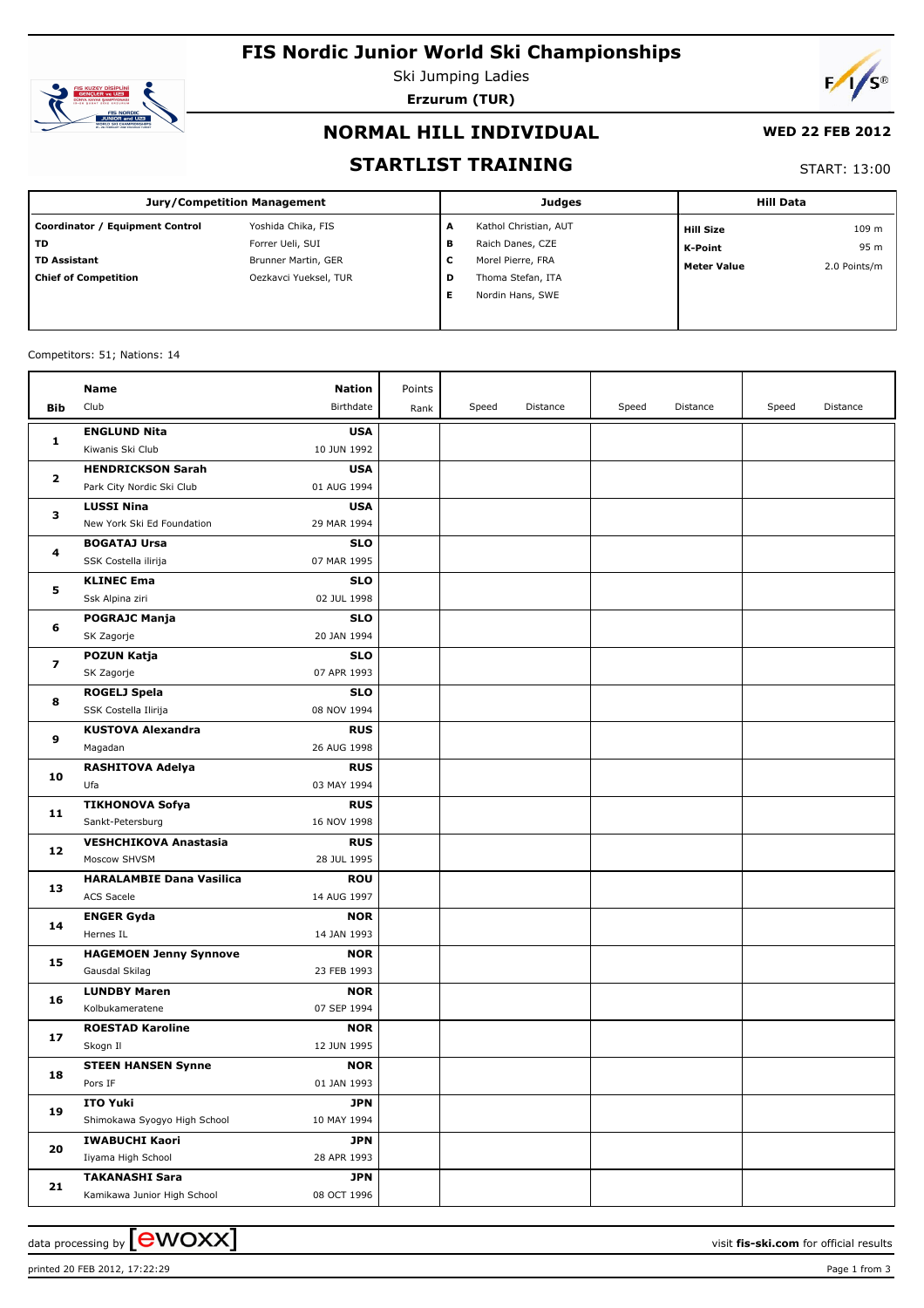# **FIS Nordic Junior World Ski Championships**



Ski Jumping Ladies **Erzurum (TUR)**



## **NORMAL HILL INDIVIDUAL**

### **WED 22 FEB 2012**

## **STARTLIST TRAINING**

START: 13:00

|     | Name<br><b>Nation</b>                                                     | Points |       |          |       |          |       |          |
|-----|---------------------------------------------------------------------------|--------|-------|----------|-------|----------|-------|----------|
| Bib | Club<br>Birthdate                                                         | Rank   | Speed | Distance | Speed | Distance | Speed | Distance |
|     | <b>TANAKA Atsuko</b><br><b>JPN</b>                                        |        |       |          |       |          |       |          |
| 22  | Hokusho College<br>25 JAN 1992                                            |        |       |          |       |          |       |          |
|     | YAMADA Yurina<br><b>JPN</b>                                               |        |       |          |       |          |       |          |
| 23  | Otari Junior High School<br>12 JUL 1996                                   |        |       |          |       |          |       |          |
|     | <b>GIANMOENA Veronica</b><br>ITA                                          |        |       |          |       |          |       |          |
| 24  | 25 OCT 1995<br>Us Lavaze varena                                           |        |       |          |       |          |       |          |
|     | <b>INSAM Evelyn</b><br>ITA                                                |        |       |          |       |          |       |          |
| 25  | G.S. FIAMME GIALLE<br>10 FEB 1994                                         |        |       |          |       |          |       |          |
|     | <b>MALSINER Manuela</b><br>ITA                                            |        |       |          |       |          |       |          |
| 26  | 15 DEC 1997<br>Ski Club gardena                                           |        |       |          |       |          |       |          |
|     | <b>ALTHAUS Katharina</b><br><b>GER</b>                                    |        |       |          |       |          |       |          |
| 27  | SC Oberstdorf<br>23 MAY 1996                                              |        |       |          |       |          |       |          |
|     | <b>RUPPRECHT Anna</b><br><b>GER</b>                                       |        |       |          |       |          |       |          |
| 28  | 29 DEC 1996<br>SC Degenfeld                                               |        |       |          |       |          |       |          |
|     | <b>STRAUB Ramona</b><br><b>GER</b>                                        |        |       |          |       |          |       |          |
| 29  | SC Langenordnach<br>19 SEP 1993                                           |        |       |          |       |          |       |          |
|     | <b>VOGT Carina</b><br><b>GER</b>                                          |        |       |          |       |          |       |          |
| 30  | 05 FEB 1992<br>SC Degenfeld                                               |        |       |          |       |          |       |          |
|     | <b>WUERTH Svenja</b><br><b>GER</b>                                        |        |       |          |       |          |       |          |
| 31  | 20 AUG 1993<br>SV Baiersbronn                                             |        |       |          |       |          |       |          |
| 32  | <b>CLAIR Julia</b><br><b>FRA</b>                                          |        |       |          |       |          |       |          |
|     | 20 MAR 1994<br>Xonrupt                                                    |        |       |          |       |          |       |          |
|     | <b>ESPIAU Caroline</b><br><b>FRA</b>                                      |        |       |          |       |          |       |          |
| 33  | U.S. Autrans<br>29 SEP 1992                                               |        |       |          |       |          |       |          |
| 34  | <b>LEMARE Lea</b><br><b>FRA</b>                                           |        |       |          |       |          |       |          |
|     | Courchevel<br>21 JUN 1996                                                 |        |       |          |       |          |       |          |
| 35  | <b>MATTEL Coline</b><br><b>FRA</b>                                        |        |       |          |       |          |       |          |
|     | Les Contamines Montjoie<br>03 NOV 1995                                    |        |       |          |       |          |       |          |
| 36  | <b>KYKKAENEN Julia</b><br><b>FIN</b>                                      |        |       |          |       |          |       |          |
|     | Ounasvaaran Hiihtoseura<br>17 APR 1994                                    |        |       |          |       |          |       |          |
| 37  | <b>RAUTIONAHO Jenny</b><br><b>FIN</b>                                     |        |       |          |       |          |       |          |
|     | Ounasvaaran Ski club<br>26 JUL 1996                                       |        |       |          |       |          |       |          |
| 38  | <b>BLAZKOVA Barbora</b><br><b>CZE</b>                                     |        |       |          |       |          |       |          |
|     | Jkl Desna<br>23 SEP 1997                                                  |        |       |          |       |          |       |          |
| 39  | <b>DEJMKOVA Natalie</b><br><b>CZE</b><br>Sk Jested liberec<br>15 SEP 1996 |        |       |          |       |          |       |          |
|     | <b>DOLEZELOVA Michaela</b><br><b>CZE</b>                                  |        |       |          |       |          |       |          |
| 40  | Sokol Kozlovice<br>12 JUL 1994                                            |        |       |          |       |          |       |          |
|     | <b>MIKOVA Lucie</b><br><b>CZE</b>                                         |        |       |          |       |          |       |          |
| 41  | SK Jested Liberec<br>21 SEP 1994                                          |        |       |          |       |          |       |          |
|     | JI Cheng<br><b>CHN</b>                                                    |        |       |          |       |          |       |          |
| 42  | Chinese Ski Association<br>10 AUG 1993                                    |        |       |          |       |          |       |          |
|     | <b>CHN</b><br>LI Xueyao                                                   |        |       |          |       |          |       |          |
| 43  | Chinese Ski Association<br>11 APR 1995                                    |        |       |          |       |          |       |          |
|     | LIU Qi<br><b>CHN</b>                                                      |        |       |          |       |          |       |          |
| 44  | Chinese Ski association<br>27 FEB 1996                                    |        |       |          |       |          |       |          |
|     | <b>CHN</b><br><b>MA Tong</b>                                              |        |       |          |       |          |       |          |
| 45  | Chinese Ski Association<br>02 MAR 1994                                    |        |       |          |       |          |       |          |
|     | <b>HENRICH Taylor</b><br><b>CAN</b>                                       |        |       |          |       |          |       |          |
| 46  | 01 NOV 1995<br>Altius Nordic ski club                                     |        |       |          |       |          |       |          |
|     | CAN<br><b>SEPANDJ Jasmine</b>                                             |        |       |          |       |          |       |          |
| 47  | 05 APR 1995<br>Altius Nordic ski club                                     |        |       |          |       |          |       |          |